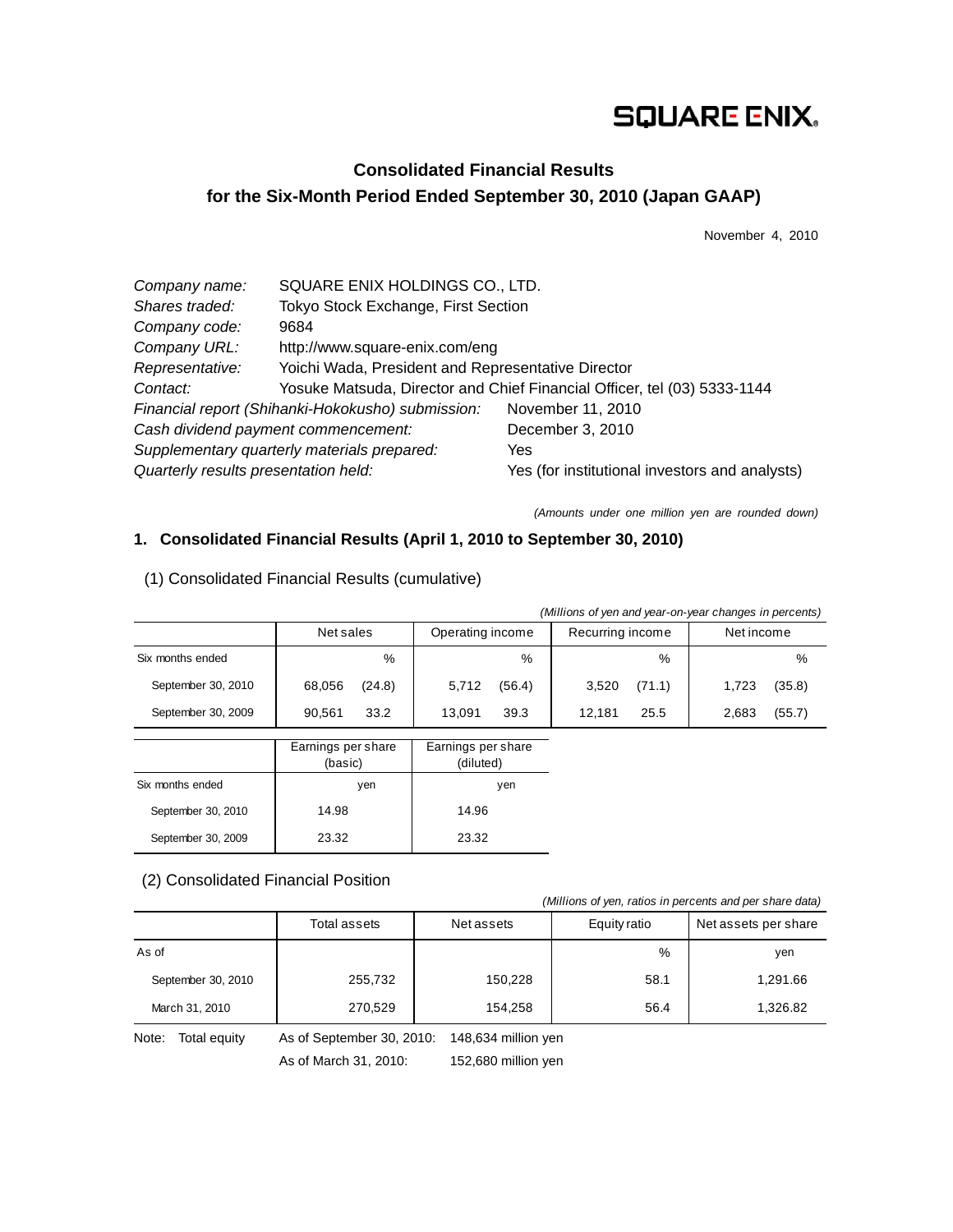### **2. Dividends**

|                                                   | Dividends per share |       |                          |          |       |
|---------------------------------------------------|---------------------|-------|--------------------------|----------|-------|
|                                                   | 1Q                  | 2Q    | 3Q                       | Year-end | Total |
|                                                   | yen                 | yen   | yen                      | yen      | ven   |
| Fiscal year ended<br>March 31, 2010               |                     | 10.00 | $\overline{\phantom{a}}$ | 25.00    | 35.00 |
| Fiscal year ending<br>March 31, 2011              |                     | 10.00 |                          |          |       |
| Fiscal year ending<br>March 31, 2011 (projection) |                     |       | $\overline{\phantom{a}}$ | 20.00    | 30.00 |

Note: Change in dividend projection from previous announcement: No

# **3. Consolidated Forecasts (April 1, 2010 to March 31, 2011)**

*(Millions of yen, year-on-year changes in percents and per share data)*

|                    | Net sales         | Operating income | Recurring income | Net income     | Earnings per<br>share |
|--------------------|-------------------|------------------|------------------|----------------|-----------------------|
| Fiscal year ending | %                 | %                | %                | %              | ven                   |
| March 31, 2011     | (16.8)<br>160.000 | (29.2)<br>20.000 | (28.1)<br>20,000 | 26.2<br>12.000 | 104.28                |

Note: Change in consolidated forecasts from previous announcement: No

- 4. Other (for additional details, refer to "Other Information" on page 4 of the Supplemental Information)
- (1) Significant changes among major subsidiaries during the period: No (Resulting in changes in the scope of consolidation for specific subsidiaries in the period under review) (2) Use of simplified or special accounting treatment: Yes (Adoption of simplified or special accounting treatment in the preparing quarterly financial statements)
- 
- (3) Changes in accounting policies, procedures, and methods of presentation for consolidated financial statements
	- 1. Changes associated with revision in accounting standards: Yes
	- 2. Other changes: No
- (4) Outstanding shares (common stock)
	- 1. Number of shares issued and outstanding (including treasury stock):

| As of September 30, 2010     | 115.370.596 |
|------------------------------|-------------|
| As of March 31, 2010         | 115.370.596 |
| 2. Number of treasury stock: |             |
| As of September 30, 2010     | 298,448     |

- As of March 31, 2010 297,765
- 3. Average number of shares during the period (cumulative): Six-month period ended September 30, 2010 115,072,443
	- Six-month period ended September 30, 2009 115,042,363

Disclaimer: (1) This document is a translation of the Japanese language "Kessan Tanshin" prepared in accordance with the guidelines of the Tokyo Stock Exchange. The Japanese language document shall prevail in the event any differences or discrepancies exist between this English translation and the original. (2) At the time of disclosure of this report, review procedures for quarterly financial statements pursuant to the Financial Instruments and Exchange Law had not been completed. (3) The forward-looking statements in this document are based upon the information currently available and necessarily include elements that are not entirely predictable. Actual results may differ from the forward-looking statements in this document. (4) Please refer to "Qualitative information on consolidated business forecasts" on page 4 of the Supplemental Information for additional information related to Group forecasts.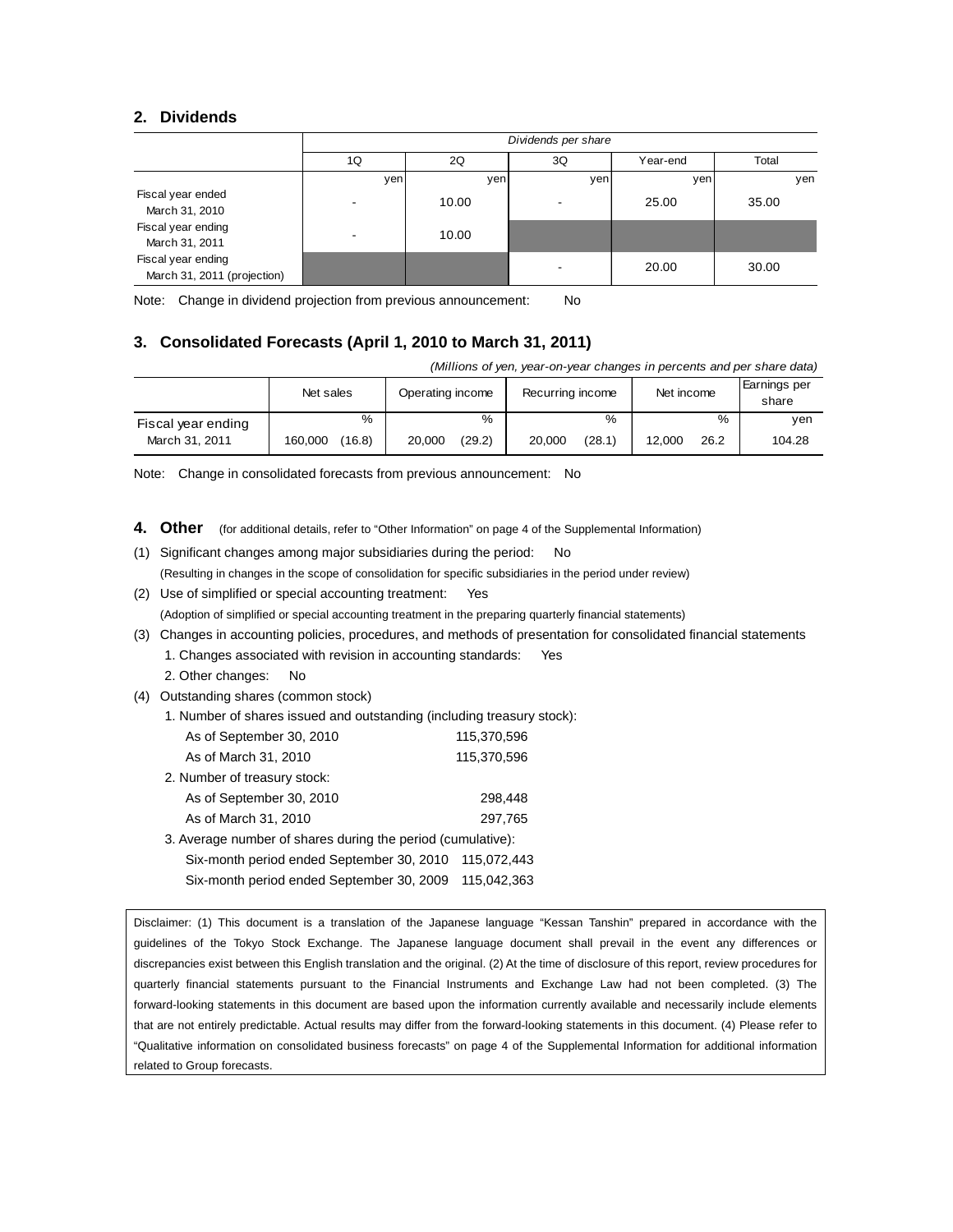# **Supplemental Information – Index**

|                                                                                                                      | Page |
|----------------------------------------------------------------------------------------------------------------------|------|
| 1. Qualitative Information on Consolidated Results for the Six-Month Period Ended<br>September 30, 2010              | 2    |
| (1) Qualitative information on consolidated business results                                                         | 2    |
| (2) Qualitative information on consolidated financial position                                                       | 3    |
| (3) Qualitative information on consolidated business forecasts                                                       | 4    |
| 2. Other Information                                                                                                 | 4    |
| (1) Significant changes among subsidiaries during the period                                                         | 4    |
| (2) Use of simplified or special accounting treatment                                                                | 4    |
| (3) Changes in accounting policies, procedures, and methods of presentation<br>for consolidated financial statements | 5    |
| (4) Subsequent events affecting going concern assumptions                                                            | 5    |
| 3. Consolidated Financial Statements                                                                                 | 6    |
| (1) Consolidated balance sheets                                                                                      | 6    |
| (2) Consolidated statement of income                                                                                 | 8    |
| (3) Consolidated statements of cash flows                                                                            | 9    |
| (4) Going concern assumptions                                                                                        | 11   |
| (5) Segment information                                                                                              | 11   |
| (6) Material changes in shareholders' equity                                                                         | 13   |

### For reference:

A presentation of results for the six month-period ended September 30, 2010 to institutional investors and analysts will be held on Thursday, November 4, 2010. Slides and speaker remarks from this meeting will be posted on the Group's website with all due haste.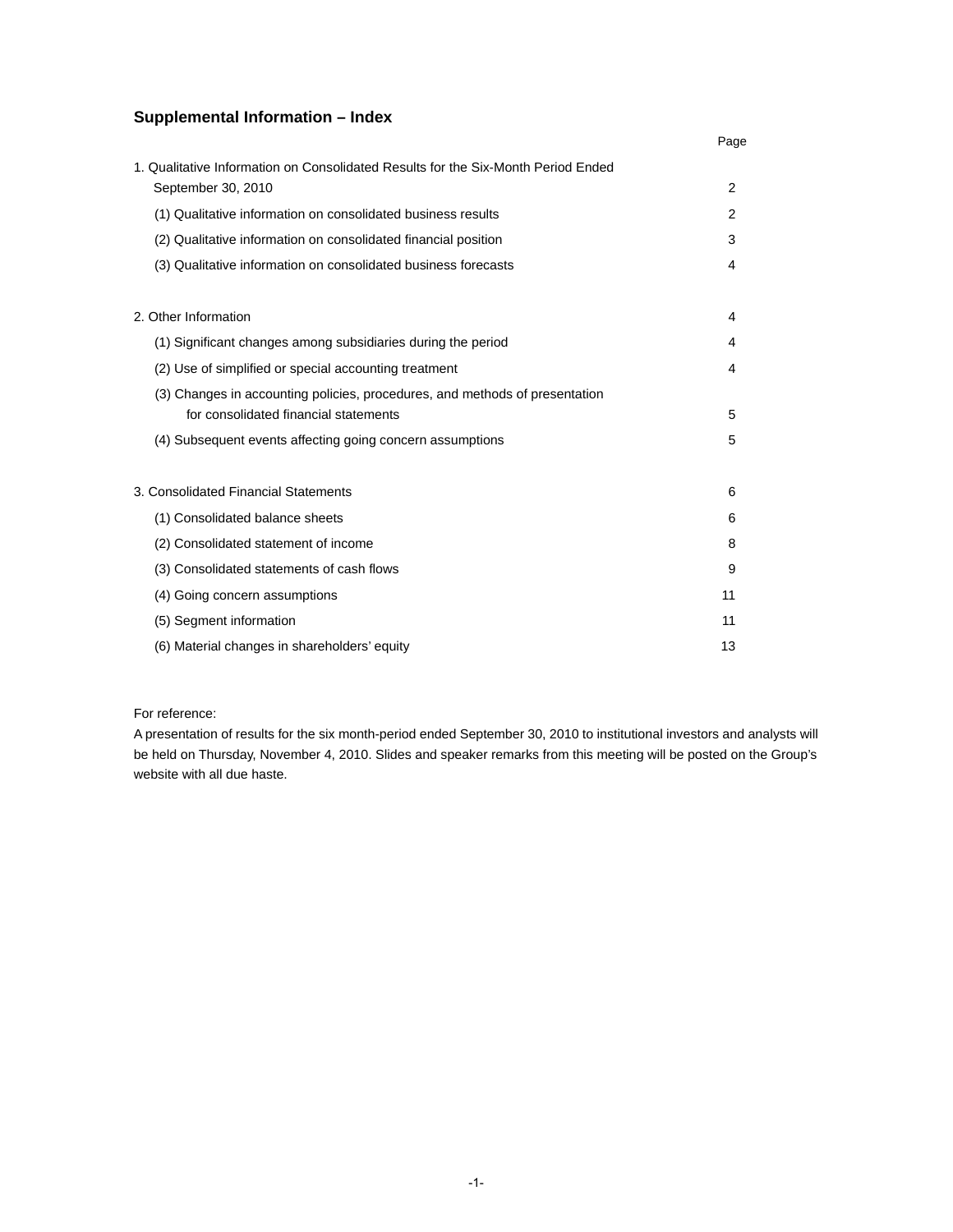# **1. Qualitative Information on Consolidated Results for the Six-Month Period Ended September 30, 2010**

### (1) Qualitative information on consolidated business results

The Square Enix Group (the "Group") is continuing determined efforts to strengthen the competitiveness and profitability of its business segments of Digital Entertainment, Amusement, Publication and Merchandising.

Net sales for the six-month period ended September 30, 2010 totaled ¥68,056 million (a decrease of 24.8% from the same period of the prior fiscal year), operating income amounted to ¥5,712 million (a decrease of 56.4% from the same period of the prior fiscal year), recurring income amounted to ¥3,520 million (a decrease of 71.1% from the same period of the prior fiscal year) and net income amounted to ¥1,723 million (a decrease of 35.8% from the same period of the prior fiscal year).

A discussion of results by segment for the six-month period ended September 30, 2010 follows.

### Digital Entertainment

The Digital Entertainment segment plans, develops, distributes and operates digital entertainment content primarily in the form of games. Digital entertainment content is offered to meet customer lifestyles across a variety of usage environments such as consumer game consoles (including handheld game machines), personal computers and mobile phones. During the six-month period ended September 30, 2010, "DRAGON QUEST MONSTERS: Joker 2" released in April and "Kane & Lynch 2: Dog Days" released in August became million sellers.

Net sales and operating income in the Digital Entertainment segment totaled ¥35,178 million and ¥6,482 million, respectively.

### Amusement

The Amusement segment consists of TAITO CORPORATION's operation of amusement facilities and the planning, development and distribution of arcade game machines and related products for amusement facilities. The planning, development and operation of arcade game machines by SQUARE ENIX CO., LTD. are also included in this segment.

Results in the six-month period ended September 30, 2010 were impacted by amusement facility operations, which remained at unsatisfactory levels under the continued difficult market conditions. Net sales and operating income in the Amusement segment totaled ¥23,540 million and ¥1,976 million, respectively.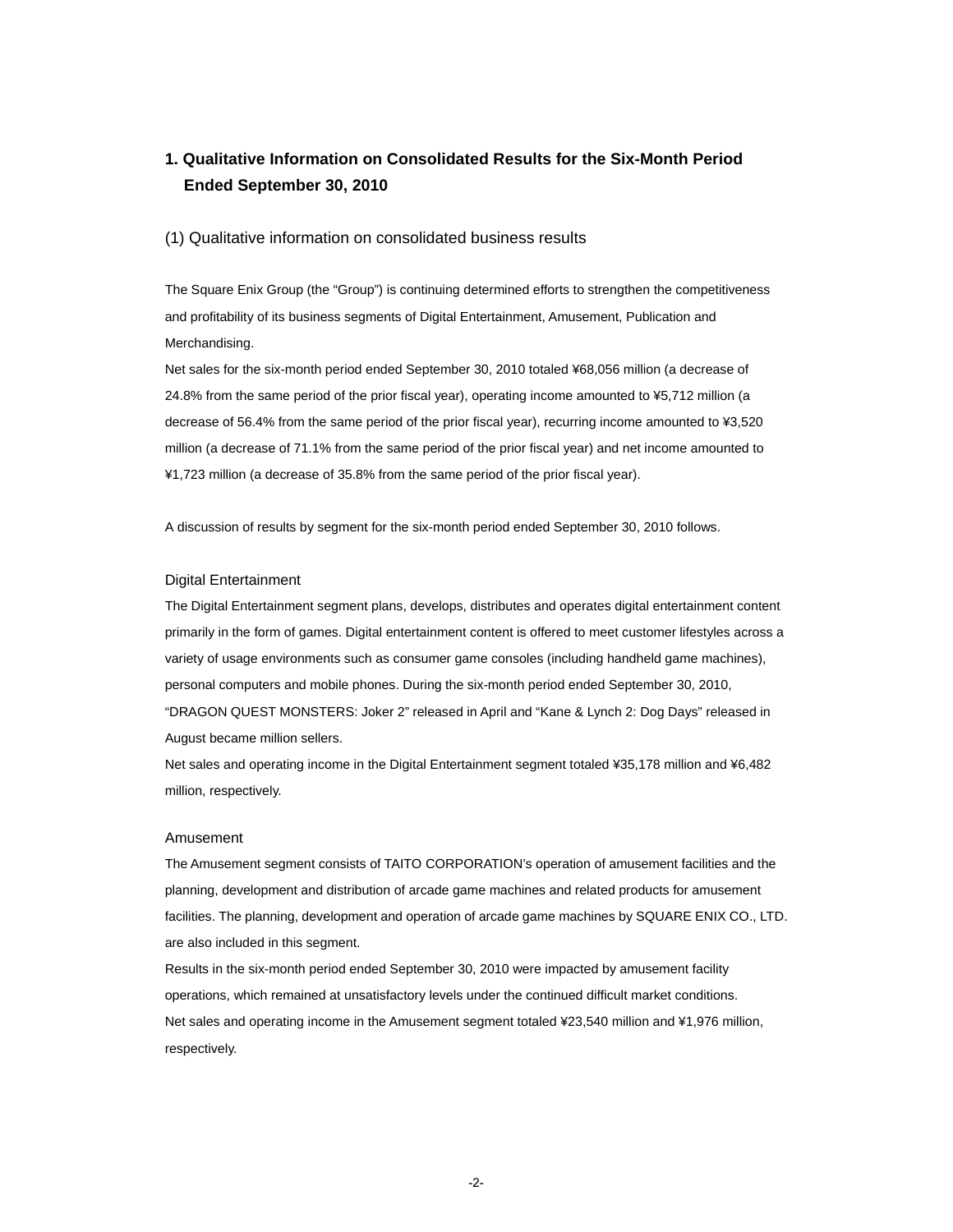#### **Publication**

The Publication segment includes comic books, game strategy books and comic magazines. During the six-month period ended September 30, 2010, the Group had favorable results supported by continued strong comic book sales accelerated by TV broadcasting animation programs of popular titles. Net sales and operating income in the Publication segment totaled ¥7,559 million and ¥2,055 million, respectively.

### Merchandising

The Merchandising segment includes the planning, production, distribution and licensing of derivative products of titles owned by the Group.

Net sales and operating income in the Merchandising segment totaled ¥1,780 million and ¥440 million, respectively.

### (2) Qualitative information on consolidated financial position

As of September 30, 2010, total current assets were ¥202,062 million (a decrease of 5.3% compared to March 31, 2010), total non-current assets were ¥53,670 million (a decrease of 6.1%), total current liabilities were ¥63,722 million (a decrease of 15.3%), total non-current liabilities were ¥41,782 million (an increase of 1.9%) and net assets were ¥150,228 million (a decrease of 2.6%).

The main factors affecting net assets during the six-month period ended September 30, 2010 were changes in net income, dividends from retained earnings and foreign currency translation adjustments.

#### Consolidated Cash Flow

As of September 30, 2010, cash and cash equivalents totaled ¥143,899 million.

Cash flows during the six-month period ended September 30, 2010 as well as the principal factors behind these cash flows are described below.

#### i. Net cash provided by operating activities

Income before income taxes and minority interests was ¥3,211 million for the six-month period ended September 30, 2010, a decrease of ¥4,782 million compared to the same period of the prior fiscal year. Depreciation and amortization was ¥3,013 million (a decrease of ¥644 million compared to the prior fiscal year). Accounts receivable decreased by ¥7,273 million (¥20,288 million positive cash impact compared to prior fiscal year). Inventories increased by ¥3,009 million (¥1,740 million negative cash impact compared to the prior fiscal year). Accounts payable decreased ¥1,366 million (¥2,575 million negative cash impact compared to the prior fiscal year). Income taxes paid were ¥3,803 million (an increase of ¥263 million compared to the prior fiscal year). Refunded income taxes were ¥1,478 million (an increase of ¥1,478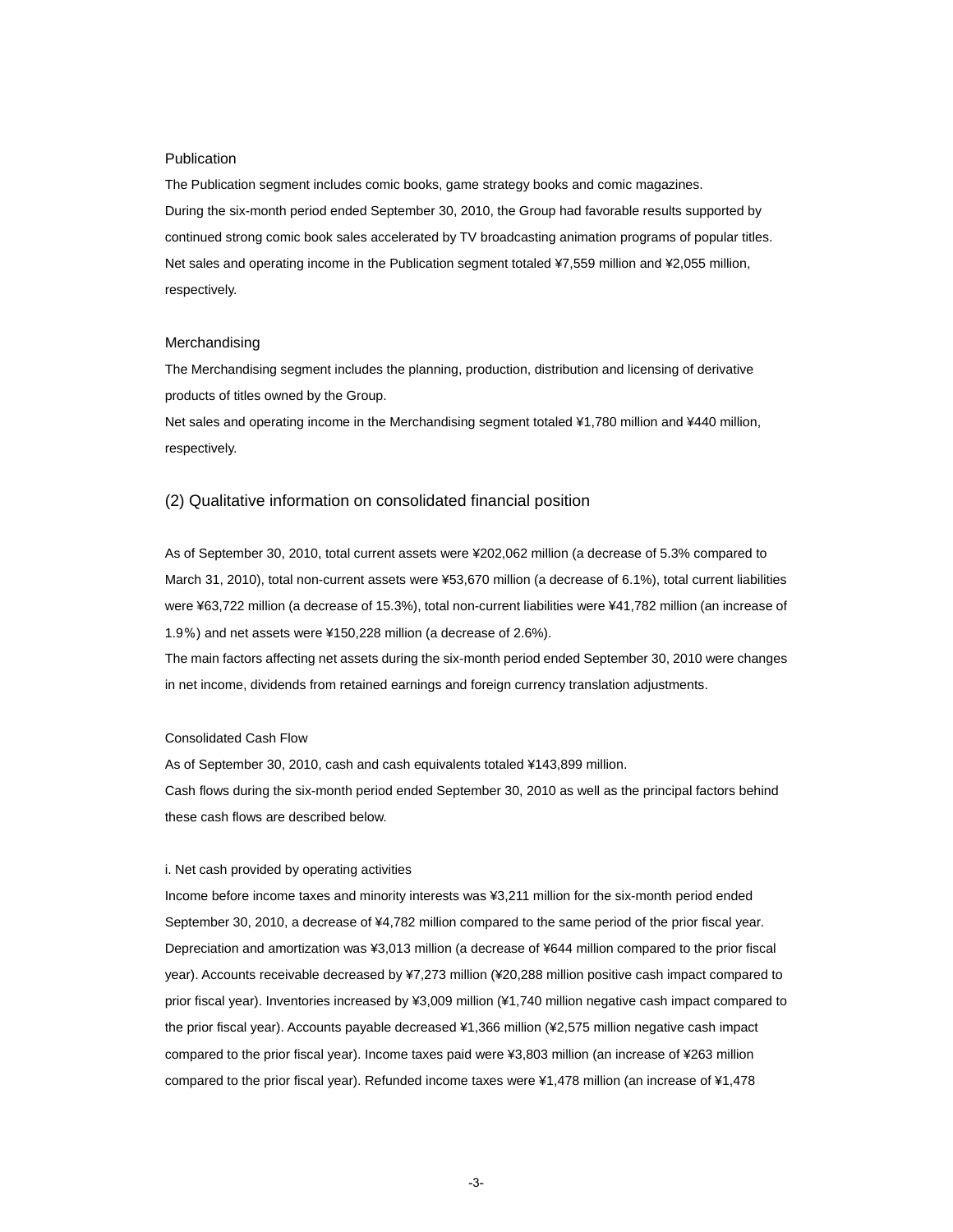million compared to the prior fiscal year). As a result, net cash provided by operating activities during the six-month period ended September 30, 2010 totaled ¥7,587 million (an increase of ¥3,455 million compared to the prior fiscal year).

### ii. Net cash used in investing activities

Net cash and cash equivalents provided by investing activities totaled ¥33,401 million (compared to net cash used in investing activities of ¥16,871 million in the same period of the previous fiscal year). The main factors were proceeds from redemption of securities of ¥35,000 million, proceeds from return of rental deposits of ¥1,060 million and payments for acquiring property and equipment of ¥2,165 million and.

#### iii. Net cash used in financing activities

Net cash used in financing activities totaled ¥4,220 million (an increase of ¥2,080 million compared to same period of the prior fiscal year). The main factors were payments for dividends of ¥2,873 million and payments of short-term loans of ¥1,346 million.

### (3) Qualitative information on consolidated business forecasts

The Group is prepared to meet the new business environment that is expanding our customer base through the proliferation of broadband networks to homes and a wider selection of digital entertainment platforms. We view this change as an opportunity to capture new profit sources and are making every effort to expand our financially well-established network related businesses to have our Group's attractive content enjoyed by an ever-growing number of customers.

The Group's consolidated forecasts for the fiscal year ending March 31, 2011 are unchanged from those disclosed on August 6, 2010.

# **2. Other Information**

(1) Significant changes among subsidiaries during the period None

### (2) Use of simplified or special accounting treatment

i. Use of simplified accounting treatment

1. Calculation methods for depreciation allowances of fixed assets

For assets to which the declining balance method is applied, depreciation allowance is calculated by the

amount distributed proportionally for that consolidated fiscal year.

2. Methods for calculating deferred income tax assets and deferred tax liabilities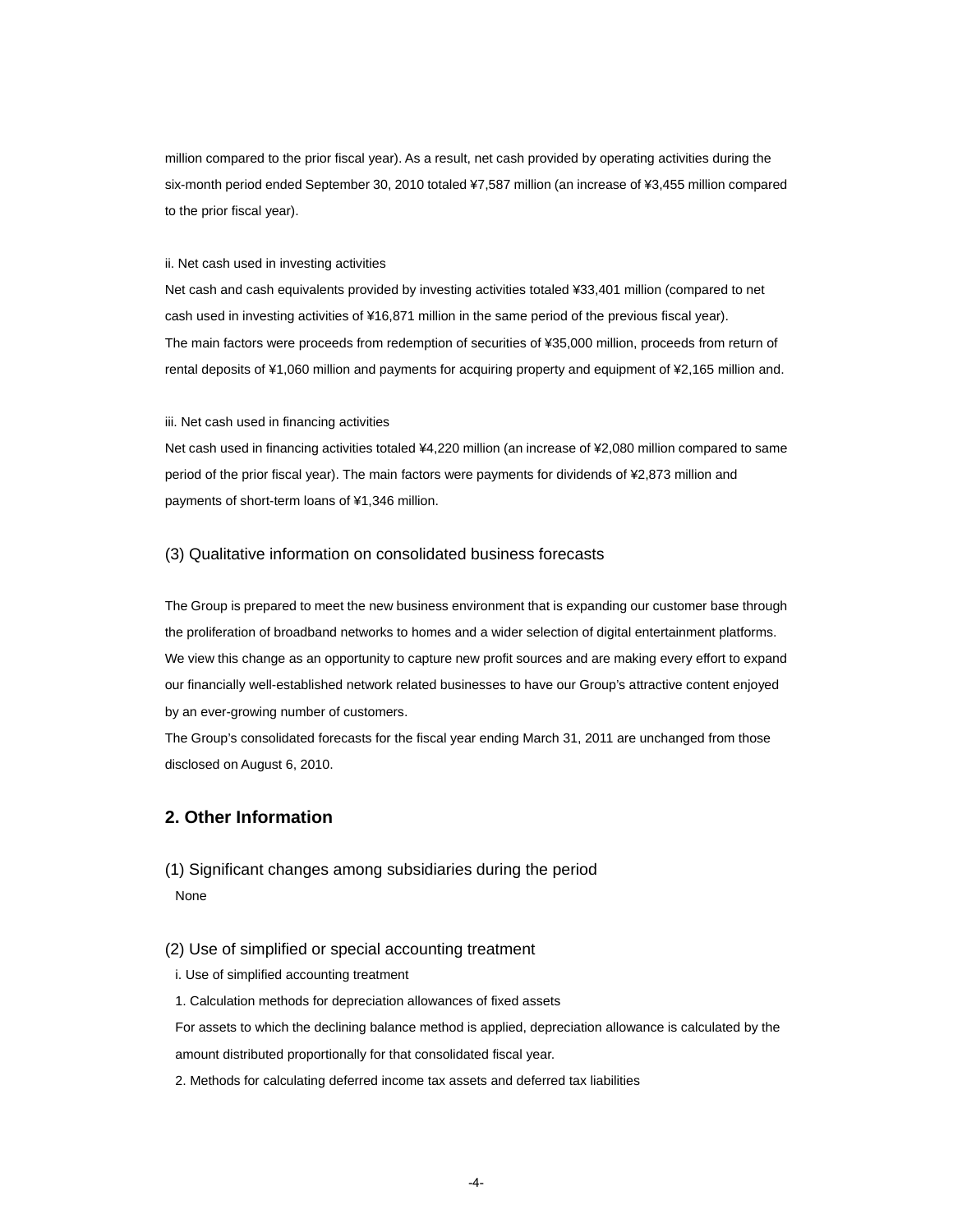In assessing the collectability of deferred tax assets, future performance forecasts and tax planning in the previous fiscal year are utilized based on a determination that there has been no marked change in the operating environment since the end of the previous fiscal year and that there has been no marked change with respect to the occurrence of temporary differences.

ii. Use of special accounting treatment

None

# (3) Changes in accounting policies, procedures, and methods of presentation for consolidated financial statements

i. Application of Accounting Standard for Asset Retirement Obligations

Effective from the first quarter of the fiscal year ending March 31, 2011, "Accounting Standard for Asset Retirement Obligations" (ASBJ Statement No.18, issued March 31, 2008) and "Guidance on Accounting Standard for Asset Retirement Obligations" (ASBJ Guidance No. 21, issued March 31, 2008) have been applied. Accordingly, in the six-month period ended September 30, 2010, operating income and recurring income each decreased ¥21 million, while income before income taxes and minority interests decreased ¥484 million. In addition, the amount of asset retirement obligation change was ¥649 million following the application of the accounting standard and guidance.

ii. Application of Accounting Standard for Equity Method of Accounting for Investments and Practical Solution on Unification of Accounting Policies Applied to Associates Accounted for Using the Equity Method

Effective from the first quarter of the fiscal year ending March 31, 2011, "Accounting Standard for Equity Method of Accounting for Investments" (ASBJ Statement No.16, issued March 10, 2008) and "Practical Solution on Unification of Accounting Policies Applied to Associates Accounted for Using the Equity Method " (ASBJ PITF No.24, issued March 10, 2008) have been applied.

These changes had no impact on recurring income and income before income taxes and minority interests in the six-month period ended September 30, 2010.

# (4) Subsequent events affecting going concern assumptions None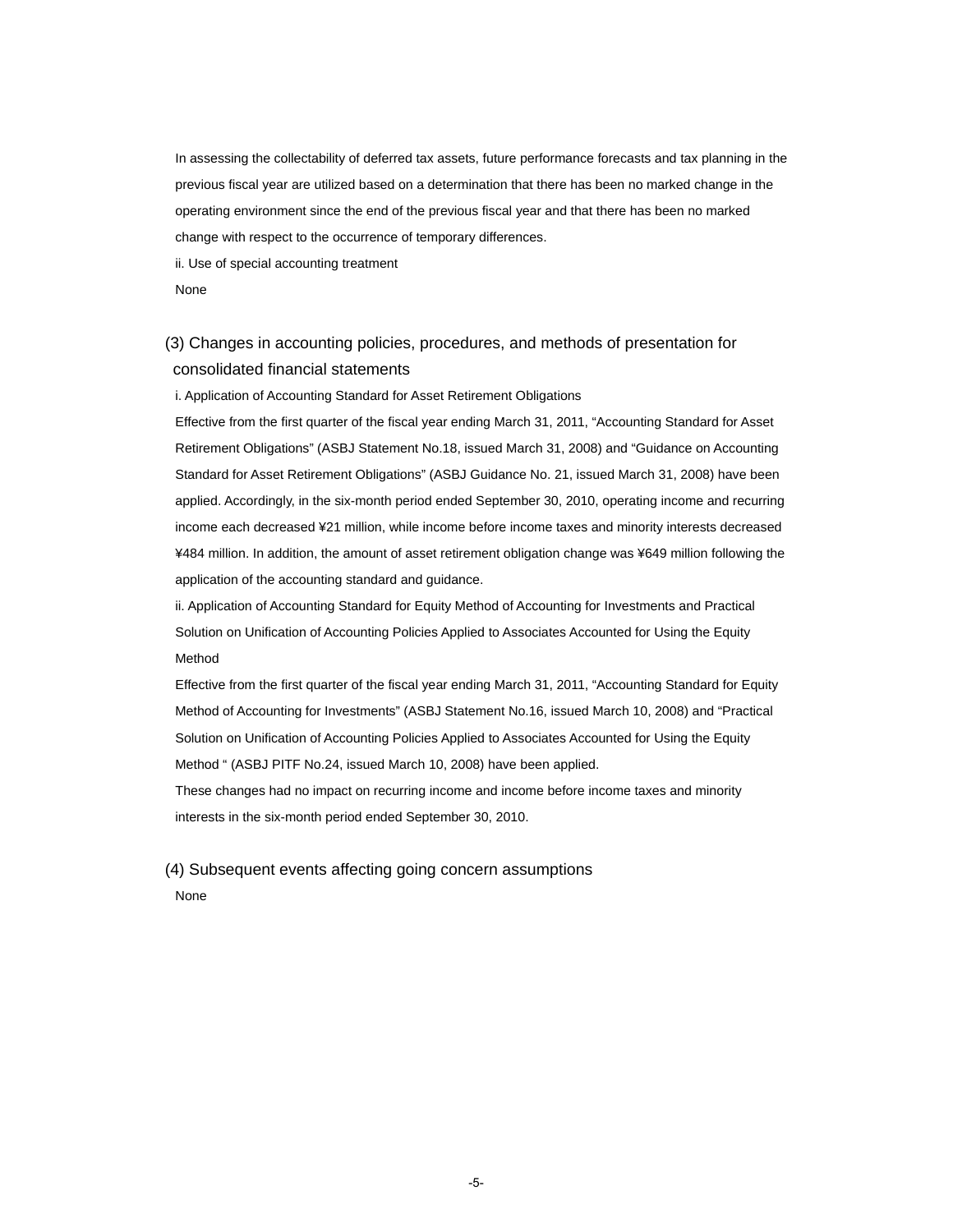# **3. Consolidated Financial Statements**

(1) Consolidated Balance Sheets

|                                  |                          | (Millions of yen)    |
|----------------------------------|--------------------------|----------------------|
|                                  | As of September 30, 2010 | As of March 31, 2010 |
| Assets                           |                          |                      |
| Current assets                   |                          |                      |
| Cash and deposits                | 110,295                  | 111,211              |
| Notes and accounts receivable    | 22,166                   | 30,682               |
| Short-term investment securities | 35,000                   | 35,000               |
| Merchandise and finished goods   | 3,342                    | 3,237                |
| Work in progress                 | 291                      | 54                   |
| Raw materials and supplies       | 546                      | 469                  |
| Content production account       | 18,179                   | 16,025               |
| Other                            | 12,456                   | 17,199               |
| Allowance for doubtful accounts  | (215)                    | (533)                |
| Total current assets             | 202,062                  | 213,347              |
| Non-current assets               |                          |                      |
| Property and equipment           | 18,437                   | 18,850               |
| Intangible assets                |                          |                      |
| Goodwill                         | 9,169                    | 10,233               |
| Other                            | 10,326                   | 11,390               |
| Total intangible assets          | 19,495                   | 21,623               |
| Investments and other assets     | 15,737                   | 16,707               |
| Total non-current assets         | 53,670                   | 57,182               |
| <b>Total assets</b>              | 255,732                  | 270,529              |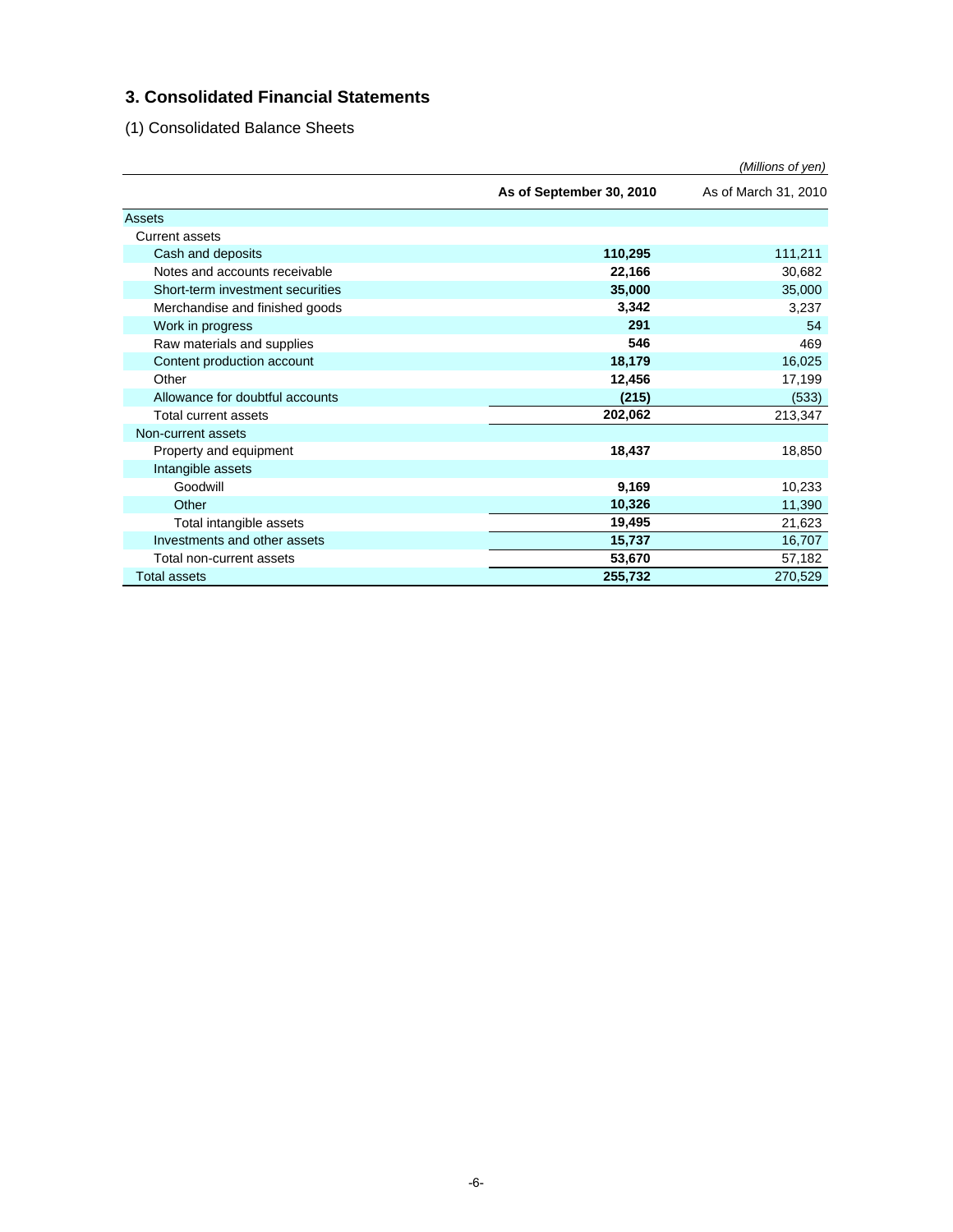|                                                 |                          | (Millions of yen)    |
|-------------------------------------------------|--------------------------|----------------------|
|                                                 | As of September 30, 2010 | As of March 31, 2010 |
| Liabilities                                     |                          |                      |
| <b>Current liabilities</b>                      |                          |                      |
| Notes and accounts payable                      | 9,042                    | 10,666               |
| Short-term loans                                | 1,326                    | 2,808                |
| Current portion of corporate bonds              | 37,000                   | 37,000               |
| Accrued income taxes                            | 860                      | 4,090                |
| Reserve for bonuses                             | 1,153                    | 1,571                |
| Allowance for sales returns                     | 4,164                    | 4,046                |
| Allowance for game arcade closings              | 172                      | 321                  |
| Asset retirement obligations                    | $\mathbf{2}$             |                      |
| Other                                           | 9,998                    | 14,753               |
| <b>Total current liabilities</b>                | 63,722                   | 75,257               |
| Non-current liabilities                         |                          |                      |
| Corporate bonds                                 | 35,000                   | 35,000               |
| Allowance for employees' retirement benefits    | 2,593                    | 2,170                |
| Allowance for directors' retirement benefits    | 258                      | 250                  |
| Allowance for game arcade closings              | 608                      | 645                  |
| Asset retirement obligations                    | 647                      |                      |
| Other                                           | 2,674                    | 2,947                |
| <b>Total non-current liabilities</b>            | 41,782                   | 41,013               |
| <b>Total liabilities</b>                        | 105,504                  | 116,271              |
| Net assets                                      |                          |                      |
| Shareholders' equity                            |                          |                      |
| Common stock                                    | 15,204                   | 15,204               |
| Capital surplus                                 | 44,444                   | 44,444               |
| Retained earnings                               | 97,672                   | 98,848               |
| <b>Treasury stock</b>                           | (857)                    | (856)                |
| Total shareholders' equity                      | 156,464                  | 157,641              |
| Valuation and translation adjustments           |                          |                      |
| Unrealized loss on revaluation of other         | (77)                     | (9)                  |
| investment securities                           |                          |                      |
| Foreign currency translation adjustments        | (7, 752)                 | (4,951)              |
| Total valuation and translation adjustments     | (7, 830)                 | (4,960)              |
| Stock acquisition rights                        | 794                      | 715                  |
| Minority interests in consolidated subsidiaries | 800                      | 861                  |
| Total net assets                                | 150,228                  | 154,258              |
| Total liabilities and net assets                | 255,732                  | 270,529              |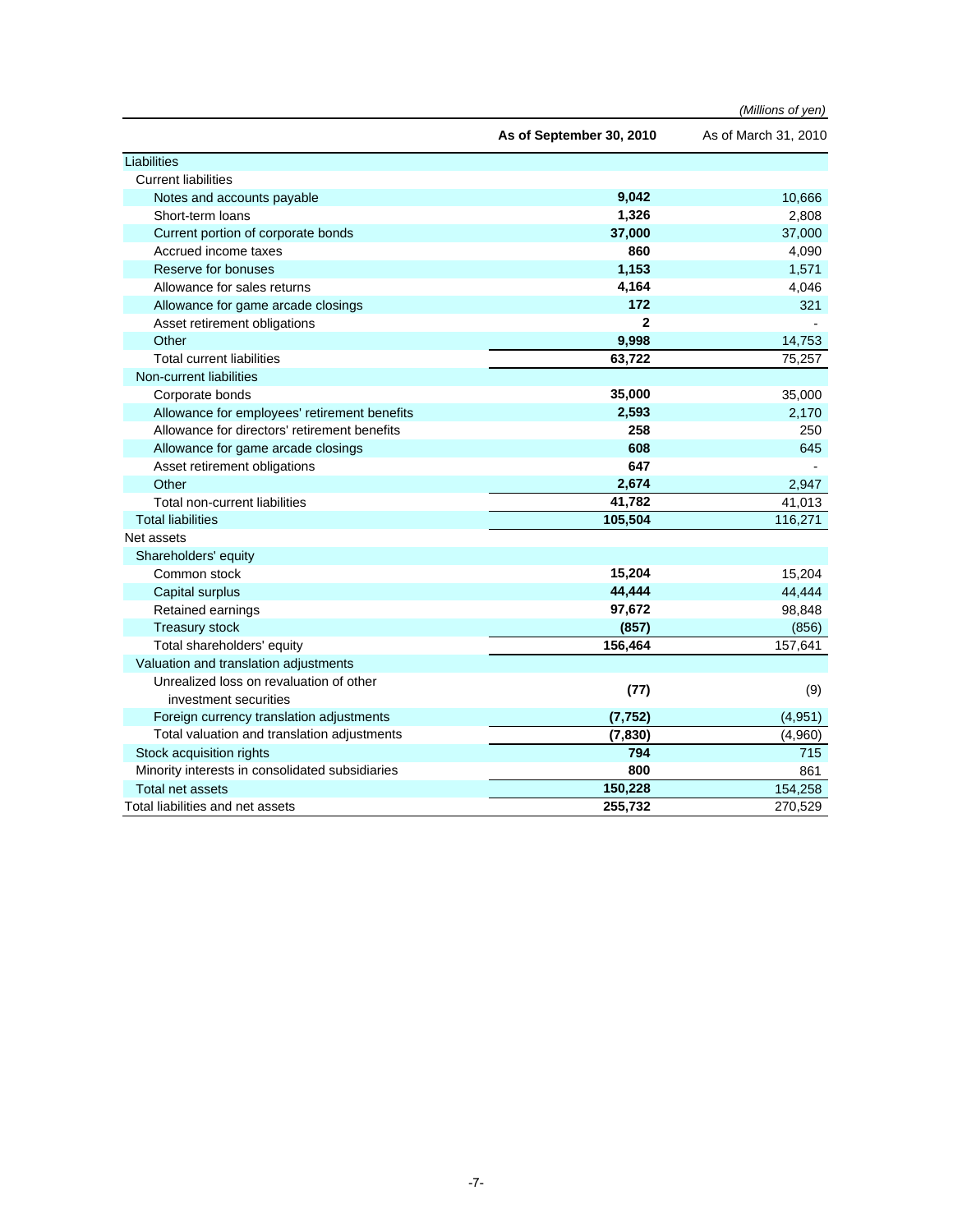# (2) Consolidated Statements of Income

|                                                                                           |                    | (Millions of yen)  |
|-------------------------------------------------------------------------------------------|--------------------|--------------------|
|                                                                                           | Six months ended   | Six months ended   |
|                                                                                           | September 30, 2010 | September 30, 2009 |
| Net sales                                                                                 | 68,056             | 90,561             |
| Cost of sales                                                                             | 39,112             | 49,650             |
| Gross profit                                                                              | 28,944             | 40,910             |
| Reversal of allowance for sales returns                                                   | 4,046              | 4,863              |
| Provision for allowance for sales returns                                                 | 4,164              | 4,501              |
| Net gross profit                                                                          | 28,826             | 41,272             |
| Selling, general and administrative expenses                                              | 23,113             | 28,181             |
| Operating income                                                                          | 5,712              | 13,091             |
| Non-operating income                                                                      |                    |                    |
| Interest income                                                                           | 128                | 99                 |
| Dividends received                                                                        | 13                 | 13                 |
| Amortization of negative goodwill                                                         |                    | 45                 |
| Miscellaneous income                                                                      | 55                 | 103                |
| Total non-operating income                                                                | 197                | 261                |
| Non-operating expenses                                                                    |                    |                    |
| Interest expenses                                                                         | 50                 | $\overline{7}$     |
| Investment loss on equity method                                                          |                    | 47                 |
| Commissions paid                                                                          | 22                 | 36                 |
| Foreign exchange loss                                                                     | 2,298              | 1,065              |
| Miscellaneous loss                                                                        | 18                 | 12                 |
| Total non-operating expenses                                                              | 2,389              | 1,170              |
| Recurring income                                                                          | 3,520              | 12,181             |
| Extraordinary gain                                                                        |                    |                    |
| Gain on sale of property and equipment                                                    | 0                  | 32                 |
| Reversal of allowance for doubtful accounts                                               | 162                | 40                 |
| Gain on reversal of stock acquisition rights                                              | 96                 | $\blacksquare$     |
| Reversal of foreign currency translation adjustments                                      | 317                | $\blacksquare$     |
| Other                                                                                     | 104                | 2                  |
| Total extraordinary gain                                                                  | 681                | 75                 |
| <b>Extraordinary loss</b>                                                                 |                    |                    |
| Loss on disposal of property and equipment                                                | 290                | 107                |
| Loss on sale of investment securities                                                     |                    | 0                  |
| Severance payments associated with business restructuring                                 |                    | 2,012              |
| Loss associated with business restructuring                                               |                    | 1,171              |
| Acquisition costs                                                                         |                    | 825                |
|                                                                                           |                    |                    |
| Loss on adjustment for changes of accounting standard for<br>asset retirement obligations | 462                |                    |
| Other                                                                                     | 243                | 140                |
| Total extraordinary loss                                                                  | 996                | 4,258              |
| Income before income taxes, minority interests and                                        |                    |                    |
| distribution of loss in partnership (tokumei-kumiai)                                      | 3,205              | 7,998              |
| Distribution of loss in partnership (tokumei-kumiai)                                      | $\overline{(5)}$   | 5                  |
| Income before income taxes and minority interests                                         | 3,211              | 7,993              |
| Current income taxes                                                                      | 49                 | 5,871              |
| Income taxes for prior periods                                                            |                    | 911                |
| Deferred income taxes                                                                     | 1,431              | (1, 475)           |
| Total income taxes                                                                        | $\overline{1,}481$ | 5,307              |
| Net income before minority interests                                                      | 1,730              |                    |
| Minority interests in consolidated subsidiaries                                           | 6                  | 3                  |
| Net income                                                                                | 1,723              | 2,683              |
|                                                                                           |                    |                    |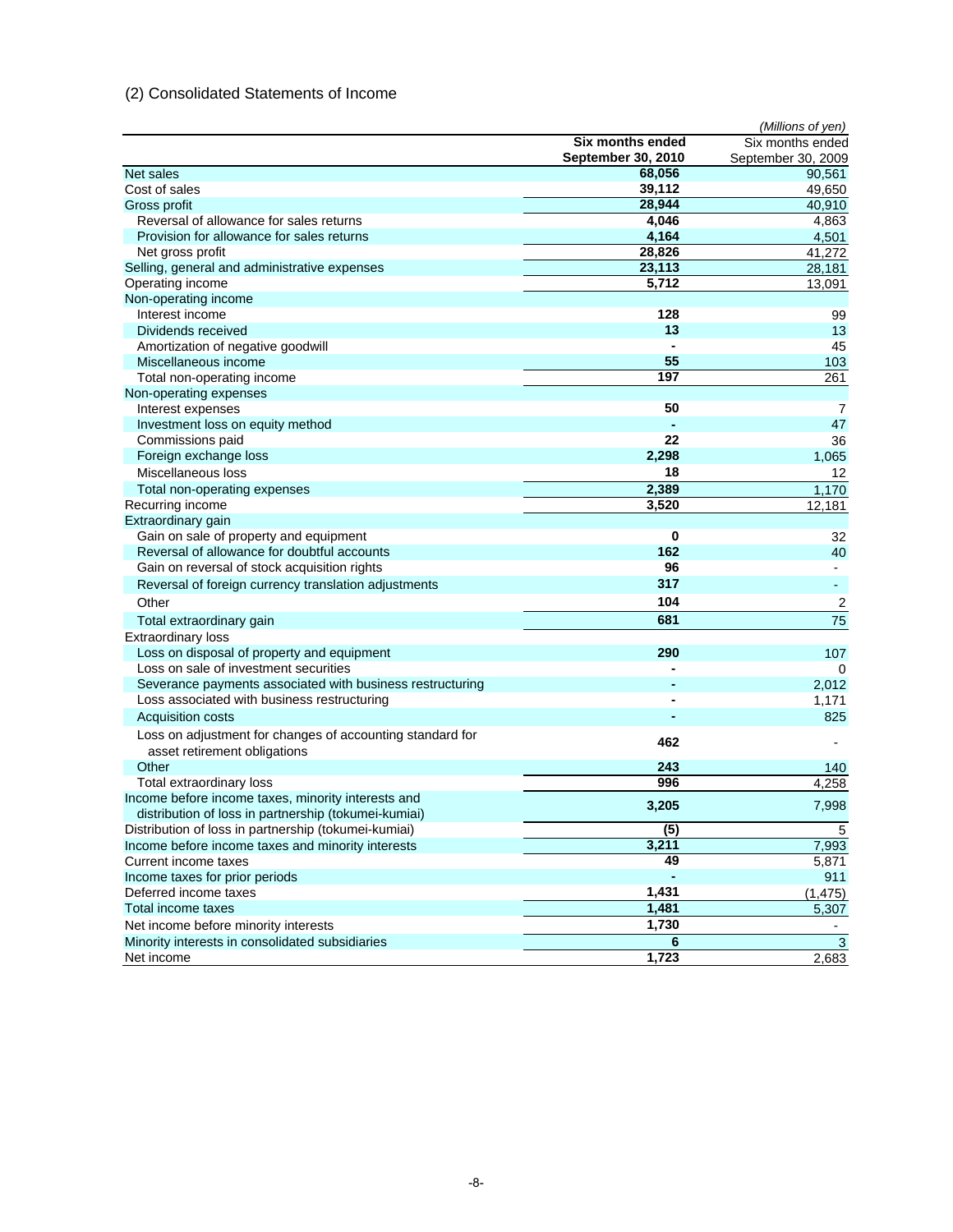# (3) Consolidated Statements of Cash Flows

|                                                                                           |                         | (Millions of yen)  |
|-------------------------------------------------------------------------------------------|-------------------------|--------------------|
|                                                                                           | <b>Six months ended</b> | Six months ended   |
|                                                                                           | September 30, 2010      | September 30, 2009 |
| Cash flows from operating activities                                                      |                         |                    |
| Income before income taxes and minority interests                                         | 3,211                   | 7,993              |
| Depreciation and amortization                                                             | 3,013                   | 3,657              |
| Amortization of goodwill                                                                  | 751                     | 823                |
| Reversal of foreign currency translation adjustments                                      | (317)                   |                    |
|                                                                                           |                         |                    |
| Loss on adjustment for changes of accounting standard<br>for asset retirement obligations | 462                     |                    |
| Increase (decrease) in allowance for doubtful accounts                                    | (331)                   | (345)              |
| Increase (decrease) in reserve for bonuses                                                | (417)                   | (163)              |
| Increase (decrease) in allowance for sales returns                                        | 394                     | (111)              |
| Increase (decrease) in allowance for employees'<br>retirement benefits                    | 423                     | 370                |
| Increase (decrease) in allowance for directors'                                           |                         |                    |
| retirement benefits                                                                       | $\overline{7}$          | 6                  |
| Increase (decrease) in allowance for game arcade closings                                 | (142)                   | (138)              |
| Interest and dividends received                                                           | (141)                   | (112)              |
| Interest expenses                                                                         | 50                      | 7                  |
| Foreign exchange loss (gain)                                                              | 2,398                   | 1,211              |
| Investment loss (gain) on equity method                                                   |                         | 47                 |
| Loss on disposal of property and equipment                                                | 290                     | 107                |
| Decrease (increase) in accounts receivable                                                | 7,273                   | (13,015)           |
| Decrease (increase) in inventories                                                        | (3,009)                 | (1,269)            |
| Increase (decrease) in accounts payable                                                   | (1, 366)                | 1,209              |
| Other                                                                                     | (2,734)                 | 7,275              |
| Subtotal                                                                                  | 9,814                   | 7,554              |
| Interest and dividends received                                                           | 153                     | 124                |
| Interest paid                                                                             | (55)                    | (7)                |
| Income taxes paid                                                                         | (3,803)                 | (3,539)            |
| Refunded income taxes                                                                     | 1,478                   |                    |
| Net cash provided by operating activities                                                 | 7,587                   | 4,132              |
| Cash flows from investing activities                                                      |                         |                    |
| Payments for acquiring property and equipment                                             | (2, 165)                | (3,089)            |
| Proceeds from sale of property and equipment                                              | 10                      | 142                |
| Payments for acquiring intangible assets                                                  | (157)                   | (183)              |
| Proceeds from redemption of securities                                                    | 35,000                  |                    |
| Proceeds from sale of investment securities                                               |                         | $\overline{7}$     |
| Payments for purchase of investments in subsidiaries                                      | (20)                    |                    |
| Payments for rental deposits                                                              | (88)                    | (250)              |
| Proceeds from return of rental deposits                                                   | 1,060                   | 490                |
| Investments in time deposits                                                              | (546)                   | (1,518)            |
| Proceeds from time deposits                                                               | 546                     | 106                |
| Payments for purchase of investments in subsidiaries                                      |                         | (12, 478)          |
| resulting in change in scope of consolidation                                             |                         |                    |
| Payments for loans                                                                        | (3)                     | (5)                |
| Proceeds from recovery of loans                                                           |                         | 37                 |
| Other                                                                                     | (241)                   | (130)              |
| Net cash provided by (used in) investing activities                                       | 33,401                  | (16, 871)          |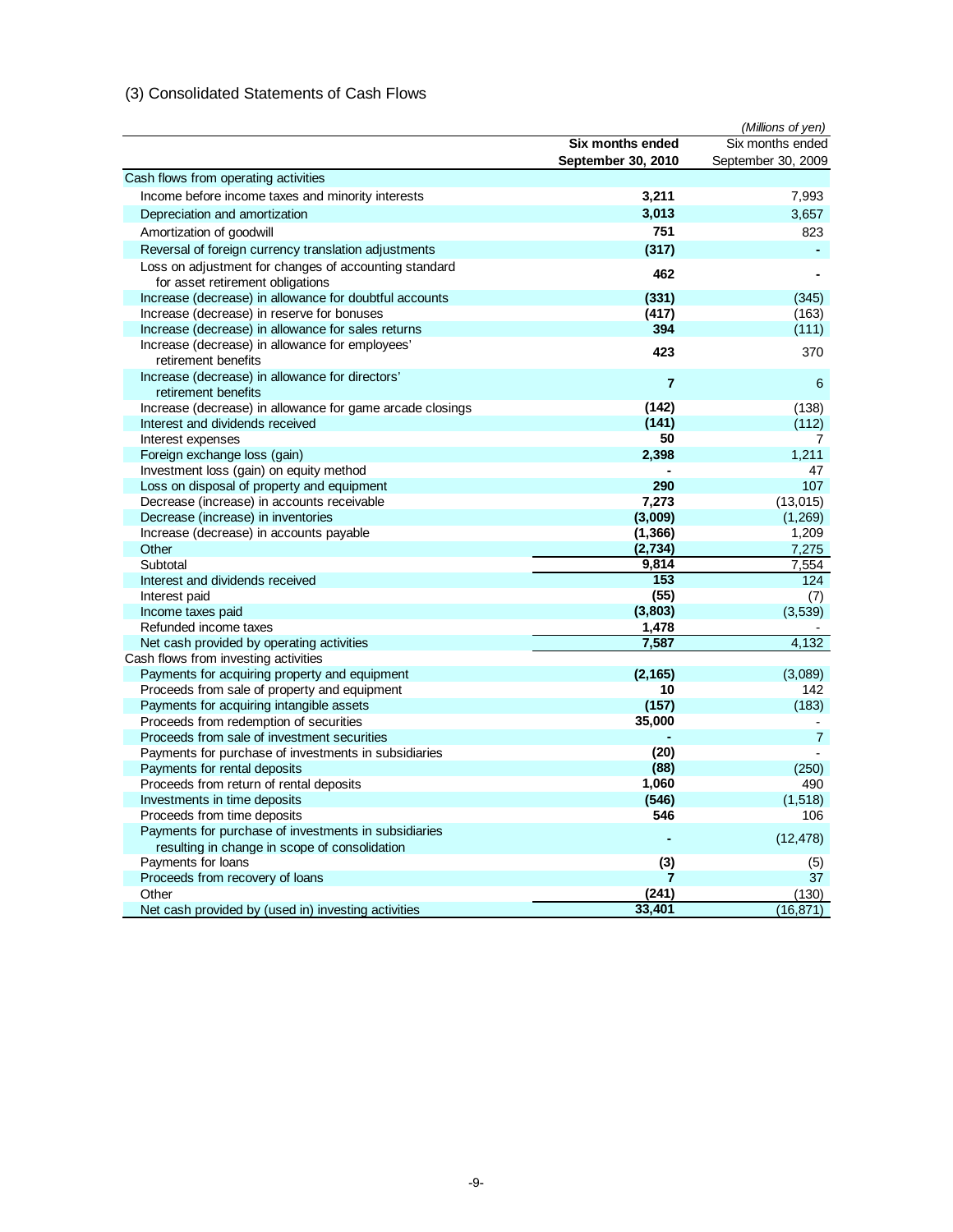|                                                                 |                    | (Millions of yen)  |
|-----------------------------------------------------------------|--------------------|--------------------|
|                                                                 | Six months ended   | Six months ended   |
|                                                                 | September 30, 2010 | September 30, 2009 |
| Cash flows from financing activities                            |                    |                    |
| Proceeds from short-term loans                                  |                    | 3,037              |
| Payments for short-term loans                                   | (1, 346)           |                    |
| Payments for long-term loans                                    |                    | (3,021)            |
| Proceeds from issuances of shares                               |                    | 139                |
| Payments for acquisition of treasury stock                      | (1)                | (1)                |
| Payments for dividends                                          | (2, 873)           | (2, 293)           |
| Other                                                           |                    |                    |
| Net cash provided by (used in) financing activities             | (4,220)            | (2, 140)           |
| Effect of exchange rate changes on cash and cash equivalents    | (2,484)            | (110)              |
| Net increase (decrease) in cash and cash equivalents            | 34,283             | (14,990)           |
| Cash and cash equivalents at beginning of the year              | 109,717            | 111,875            |
| Increase in cash and cash equivalents due to inclusion of newly |                    | 65                 |
| consolidated subsidiaries in the scope of consolidation         |                    |                    |
| Decrease in cash and cash equivalents due to exclusion of       | (101)              | (495)              |
| subsidiaries from the scope of consolidation                    |                    |                    |
| Cash and cash equivalents at end of period                      | 143,899            | 96,455             |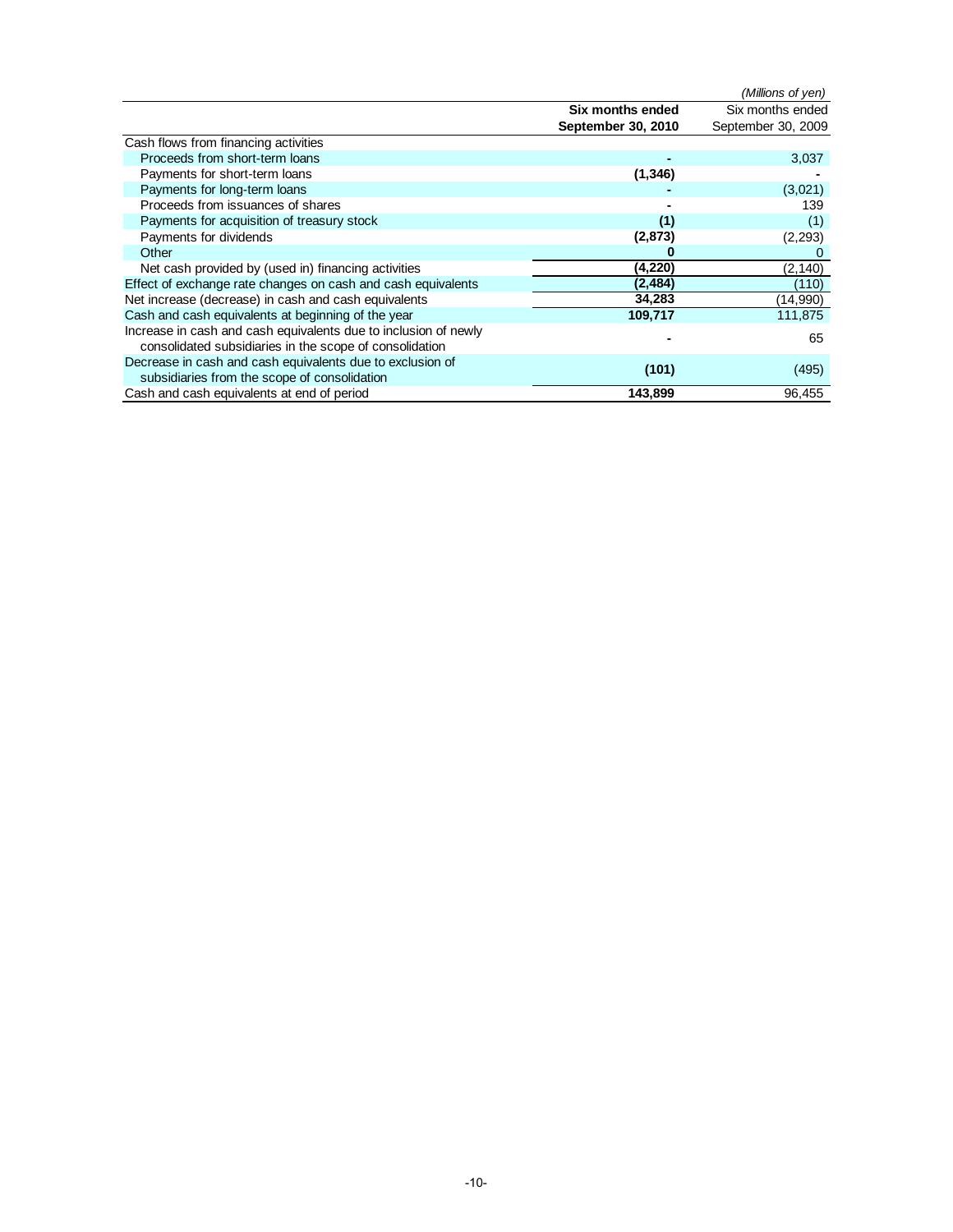### (4) Going concern assumptions None

#### (5) Segment Information

#### Consolidated Business Segment Information

Six-month period ended September 30, 2009 *(Millions of yen)*

|                                | Games  | Amusement | Publication | Mobile phone<br>content | Merchandising | Total  | Eliminations or<br>unallocated | Consolidated<br>total |
|--------------------------------|--------|-----------|-------------|-------------------------|---------------|--------|--------------------------------|-----------------------|
| Sales and operating income     |        |           |             |                         |               |        |                                |                       |
| Net sales                      |        |           |             |                         |               |        |                                |                       |
| (1) Sales to outside customers | 48.442 | 25.853    | 7.875       | 5.179                   | 3.210         | 90.561 | $\overline{\phantom{a}}$       | 90.561                |
| (2) Intersegment sales         |        |           |             |                         |               |        | (2)                            |                       |
| Total                          | 48.444 | 25.853    | 7.875       | 5.179                   | 3.211         | 90.563 | (2)                            | 90.561                |
| Operating income               | 10.365 | .106      | 2.335       | 2.169                   | .387          | 17.364 | (4.273)                        | 13.091                |

Notes: 1. The classification of business segments is made according to the types of products and services.

|                                                                    | 2. Major products offered by each business segment:         |  |  |
|--------------------------------------------------------------------|-------------------------------------------------------------|--|--|
| Segment                                                            | <b>Major Products</b>                                       |  |  |
| Games                                                              | Games, online games                                         |  |  |
| Amusement                                                          | Amusement facility operation and rental, sales of amusement |  |  |
|                                                                    | game machines                                               |  |  |
| Publication                                                        | Magazine comics, serial comics, game-related books          |  |  |
| Mobile phone content                                               | Content for mobile phones                                   |  |  |
| Derivative products such as character merchandise<br>Merchandising |                                                             |  |  |

3. The Square Enix group (the "Group") has been making determined effort to strengthen the foundation and profitability of its business segments of Games (offline), Games (online), Mobile Phone Content, Publication, Amusement and Others under this new established holding company since October 2008. Based on the changes in corporate structure as well as adjustment and strengthening its business foundation, the Group has decided to change its business segments to Games, Amusement, Publication, Mobile Phone Content and Merchandising, starting from the fiscal year ended March 31, 2010. The segment information of the same period in the previous fiscal year applied to the new business segmentation follows.

#### 4. Change in allocation of operating expenses:

While all of the expenses for the administration department of Taito Corporation was included in the Amusement the past, these expenses have been included in Eliminations or unallocated since the first quarter ended in June 30, 2009. The changes to allocation was made to deliver a clearer view of administrate expenses in each segment. The operating expenses for the administration department of Taito Corporation are as follows:

#### Six-month period ended September 30, 2009: 1,071 million yen

5. Due to the acquisition of Eidos Ltd. in the first quarter of the fiscal year ended March 31, 2010, the amount of total assets for the Game segment increased by 37,985 million yen.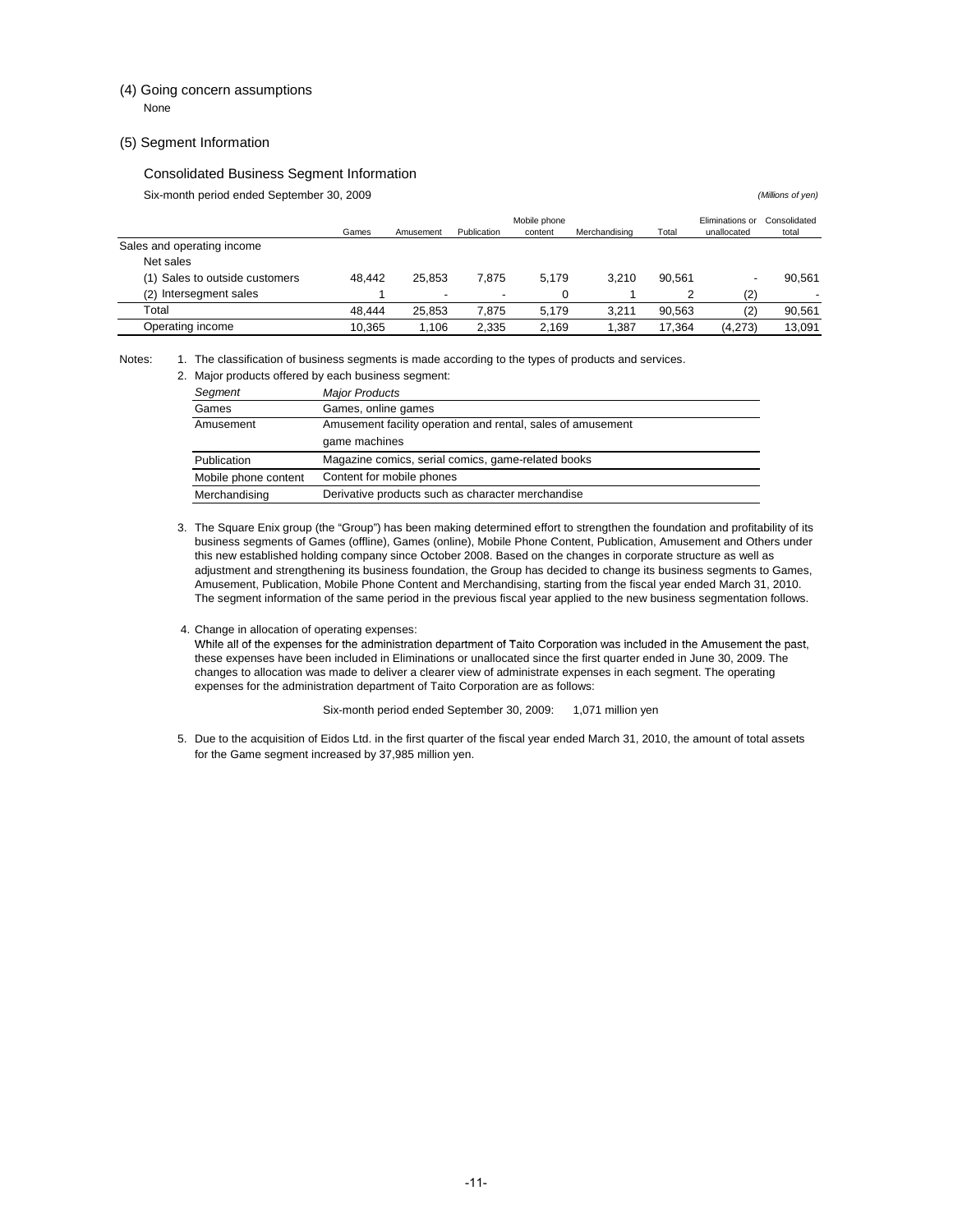### Consolidated Geographic Segment Information

Six-month period ended September 30, 2009 *(Millions of yen)*

|                                   | Japan  | North<br>America | Europe | Asia | Total  | Eliminations<br>or Unallocated | Consolidated<br>total |
|-----------------------------------|--------|------------------|--------|------|--------|--------------------------------|-----------------------|
| Sales and operating income (loss) |        |                  |        |      |        |                                |                       |
| Net sales                         |        |                  |        |      |        |                                |                       |
| (1) Sales to outside customers    | 69.461 | 10.897           | 10.035 | 165  | 90.561 |                                | 90.561                |
| (2) Intersegment sales            | 2,188  | 1.266            | 3.654  | 40   | 7.150  | (7, 150)                       |                       |
| Total                             | 71.650 | 12.164           | 13.690 | 206  | 97.711 | (7, 150)                       | 90,561                |
| Operating income (loss)           | 13.018 | (118)            | 168    | 9    | 13.077 | 13                             | 13.091                |

Notes: 1. The classification of geographic segments is made according to geographical distances.

2. Main countries included in each segment:

(1) North America: United States of America, Canada

(2) Europe: United Kingdom, France, Germany, others

(3) Asia: China, South Korea

3. Due to the acquisition of Eidos Ltd. in the first quarter of the fiscal year ended March 31, 2010, Canada is added to the North America segment and France, Germany and others are added to the Europe segment.

#### Consolidated Overseas Sales

Six-month period ended September 30, 2009

|      |                                                           |                |                          | (Millions of yen, except percentages) |        |  |
|------|-----------------------------------------------------------|----------------|--------------------------|---------------------------------------|--------|--|
|      |                                                           | North America  | Europe                   | Asia                                  | Total  |  |
|      | Overseas sales                                            | 11.319         | 10.159                   | 737                                   | 22.215 |  |
| Ⅱ.   | Consolidated sales                                        | $\blacksquare$ | $\overline{\phantom{0}}$ |                                       | 90.561 |  |
| III. | Percentage of overseas sales to<br>consolidated sales (%) | 12.5           | 11.2                     | 0.8                                   | 24.5   |  |

Notes: 1. The classification of geographic segments is made according to geographical distances.

2. Main countries included in each segment:

(1) North America: United States of America, Canada

United Kingdom, France, Germany, others

(3) Asia: China, South Korea, Taiwan, others

3. Overseas sales represent sales of the Company and its consolidated subsidiaries to countries and areas outside of Japan.